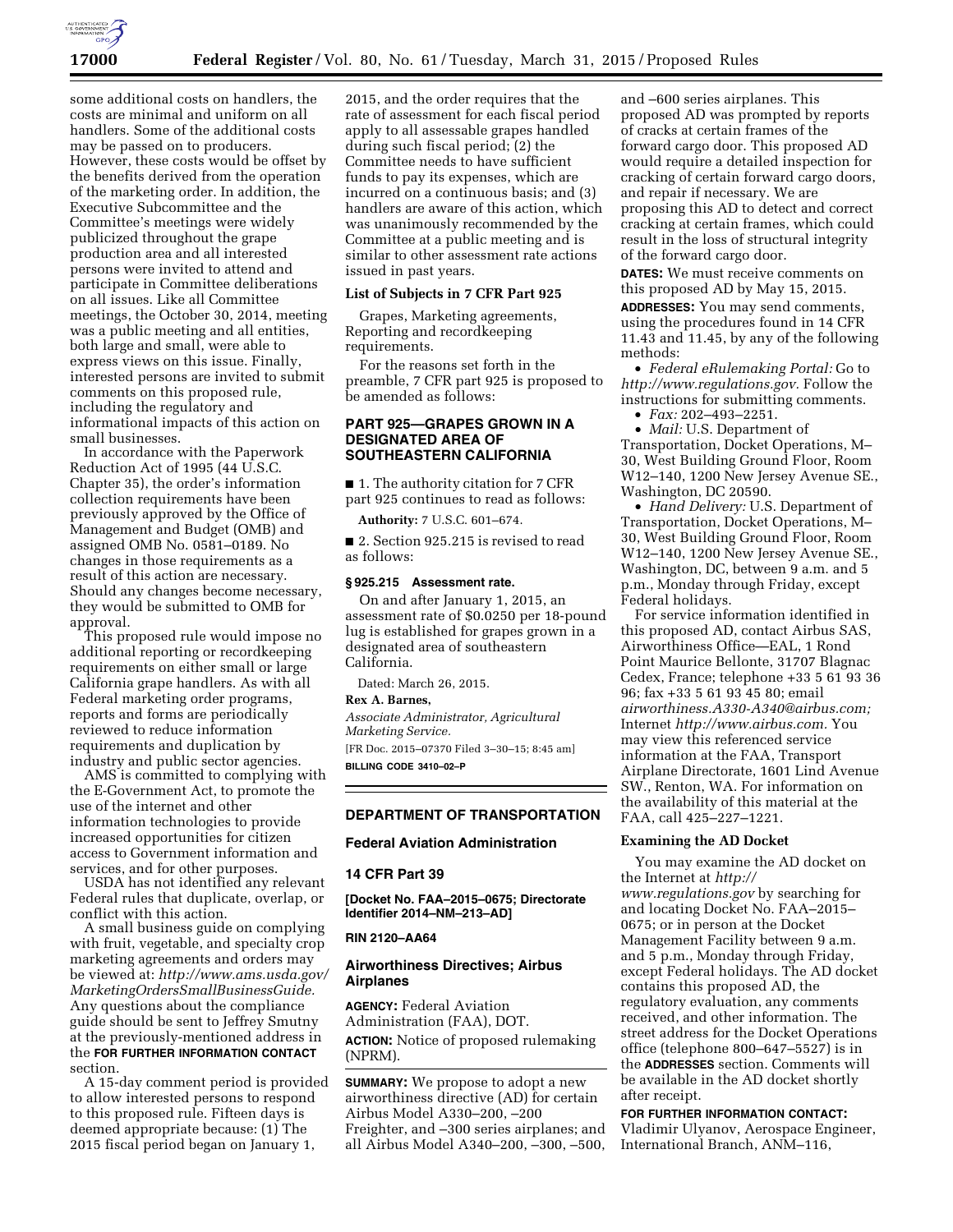Transport Airplane Directorate, FAA, 1601 Lind Avenue SW., Renton, WA 98057–3356; telephone 425–227–1138; fax 425–227–1149.

# **SUPPLEMENTARY INFORMATION:**

### **Comments Invited**

We invite you to send any written relevant data, views, or arguments about this proposed AD. Send your comments to an address listed under the **ADDRESSES** section. Include ''Docket No. FAA–2015–0675; Directorate Identifier 2014–NM–213–AD'' at the beginning of your comments. We specifically invite comments on the overall regulatory, economic, environmental, and energy aspects of this proposed AD. We will consider all comments received by the closing date and may amend this proposed AD based on those comments.

We will post all comments we receive, without change, to *[http://](http://www.regulations.gov) [www.regulations.gov,](http://www.regulations.gov)* including any personal information you provide. We will also post a report summarizing each substantive verbal contact we receive about this proposed AD.

### **Discussion**

The European Aviation Safety Agency (EASA), which is the Technical Agent for the Member States of the European Union, has issued EASA Airworthiness Directive 2014–0228, dated October 20, 2014 (referred to after this as the Mandatory Continuing Airworthiness Information, or ''the MCAI''), to correct an unsafe condition for certain Airbus Model A330–200, –200 Freighter, and –300 series airplanes; and all Airbus Model A340–200, –300, –500, and –600 series airplanes. The MCAI states:

An A330 aeroplane operator reported recently cases of crack findings on two different aeroplanes, at frame 20A and at frame 20B close to beam 3 of the forward cargo door. The first finding was detected during scheduled maintenance, while the second one was found during an inspection prompted by the first finding. Subsequent analyses of these cracks identified that the first crack initiated at frame 20B, which is the first primary load path, leading to excessive loads at frame 20A and consequent cracking. Nevertheless, on the other aeroplane, a crack was detected on frame 20A only. Rupture of both frames 20A and 20B could lead to frame 21 failure after a limited number of flight cycles (FC).

This condition, if not detected and corrected, may potentially result in the loss of structural integrity of the forward cargo door, which could ultimately jeopardise the aeroplane's safe flight.

Prompted by these findings, Airbus issued Alert Operators Transmission (AOT) A52L010–14 to provide instructions for a one-time inspection of frames 20A, 20B and 21 in the area of beam 3, until the half pitch between beam 2 and beam 3.

For the reasons described above, this [EASA] AD requires identification of the Part Number (P/N) of the affected forward cargo doors, a one-time detailed inspection (DET) of each affected door and, depending on findings, accomplishment of applicable corrective action(s) [contacting Airbus].

This [EASA] AD is considered to be an interim action and further AD action may follow.

Required actions also include sending inspection results to Airbus. You may examine the MCAI in the AD docket on the Internet at *[http://](http://www.regulations.gov) [www.regulations.gov](http://www.regulations.gov)* by searching for and locating Docket No. FAA–2015– 0675.

# **Related Service Information Under 1 CFR Part 51**

Airbus has issued Alert Operators Transmission (AOT) A52L010–14, dated September 30, 2014. The service information describes procedures for an inspection for cracking of certain forward cargo doors, and repair if necessary. The actions described in this AOT are intended to correct the unsafe condition identified in the MCAI. This service information is reasonably available; see **ADDRESSES** for ways to access this service information.

### **FAA's Determination and Requirements of This Proposed AD**

This product has been approved by the aviation authority of another country, and is approved for operation in the United States. Pursuant to our bilateral agreement with the State of Design Authority, we have been notified of the unsafe condition described in the MCAI and service information referenced above. We are proposing this AD because we evaluated all pertinent information and determined an unsafe condition exists and is likely to exist or develop on other products of these same type designs.

### **Costs of Compliance**

We estimate that this proposed AD affects 89 airplanes of U.S. registry.

We also estimate that it would take about 1 work-hour per product to comply with the basic requirements of this proposed AD. The average labor rate is \$85 per work-hour. Required parts would cost \$0 per product. Based on these figures, we estimate the cost of this proposed AD on U.S. operators to be \$7,565, or \$85 per product.

In addition, we estimate that any necessary follow-on actions would take about 32 work-hours and require parts costing \$654,850, for a cost of \$657,570 per product. We have no way of determining the number of aircraft that might need this action.

### **Paperwork Reduction Act**

A federal agency may not conduct or sponsor, and a person is not required to respond to, nor shall a person be subject to penalty for failure to comply with a collection of information subject to the requirements of the Paperwork Reduction Act unless that collection of information displays a current valid OMB control number. The control number for the collection of information required by this proposed AD is 2120– 0056. The paperwork cost associated with this proposed AD has been detailed in the Costs of Compliance section of this document and includes time for reviewing instructions, as well as completing and reviewing the collection of information. Therefore, all reporting associated with this proposed AD is mandatory. Comments concerning the accuracy of this burden and suggestions for reducing the burden should be directed to the FAA at 800 Independence Ave. SW., Washington, DC 20591, ATTN: Information Collection Clearance Officer, AES–200.

# **Authority for This Rulemaking**

Title 49 of the United States Code specifies the FAA's authority to issue rules on aviation safety. Subtitle I, section 106, describes the authority of the FAA Administrator. ''Subtitle VII: Aviation Programs,'' describes in more detail the scope of the Agency's authority.

We are issuing this rulemaking under the authority described in ''Subtitle VII, Part A, Subpart III, Section 44701: General requirements.'' Under that section, Congress charges the FAA with promoting safe flight of civil aircraft in air commerce by prescribing regulations for practices, methods, and procedures the Administrator finds necessary for safety in air commerce. This regulation is within the scope of that authority because it addresses an unsafe condition that is likely to exist or develop on products identified in this rulemaking action.

# **Regulatory Findings**

We determined that this proposed AD would not have federalism implications under Executive Order 13132. This proposed AD would not have a substantial direct effect on the States, on the relationship between the national Government and the States, or on the distribution of power and responsibilities among the various levels of government.

For the reasons discussed above, I certify this proposed regulation:

1. Is not a ''significant regulatory action'' under Executive Order 12866;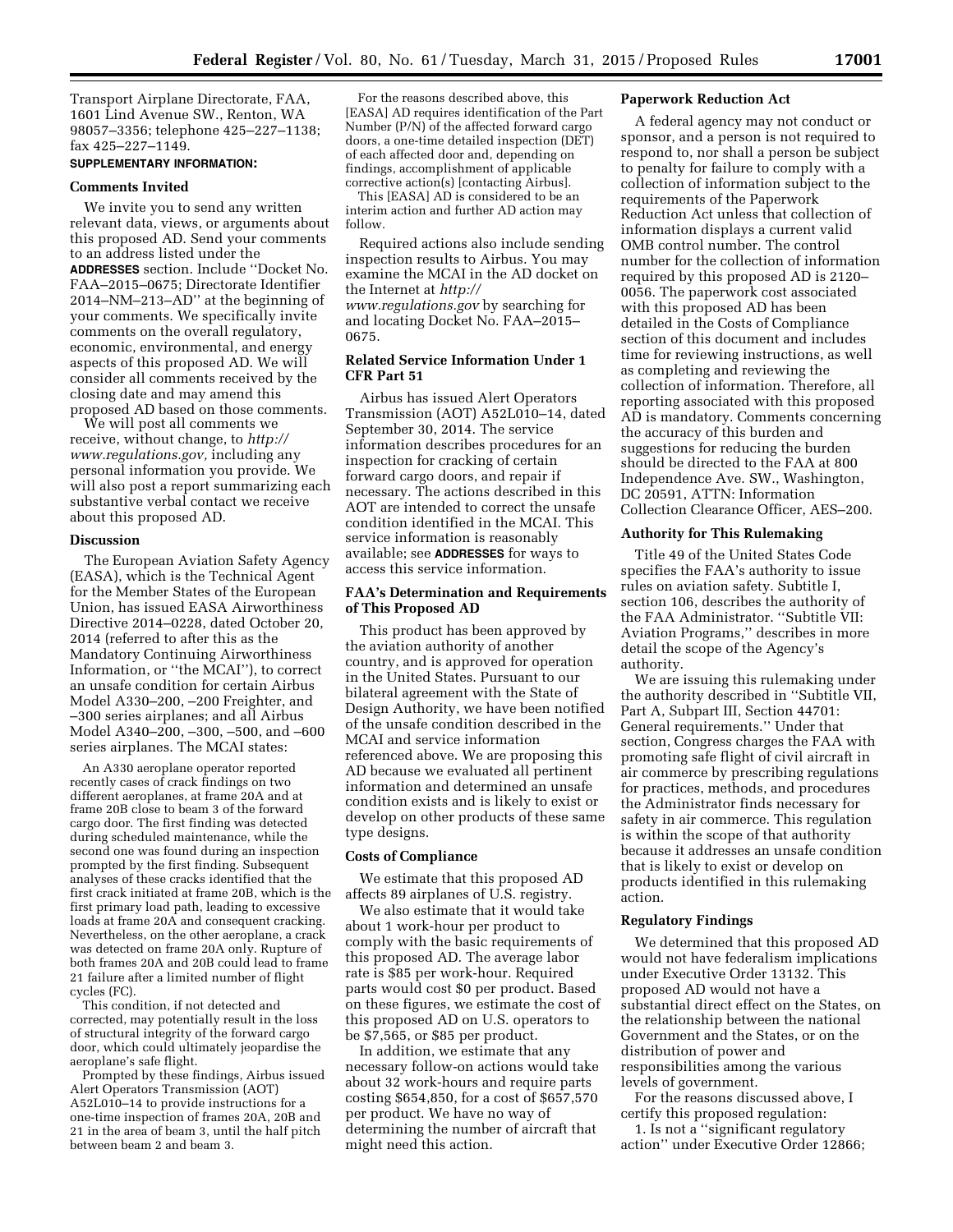2. Is not a ''significant rule'' under the DOT Regulatory Policies and Procedures (44 FR 11034, February 26, 1979);

3. Will not affect intrastate aviation in Alaska; and

4. Will not have a significant economic impact, positive or negative, on a substantial number of small entities under the criteria of the Regulatory Flexibility Act.

### **List of Subjects in 14 CFR Part 39**

Air transportation, Aircraft, Aviation safety, Incorporation by reference, Safety.

### **The Proposed Amendment**

Accordingly, under the authority delegated to me by the Administrator, the FAA proposes to amend 14 CFR part 39 as follows:

# **PART 39—AIRWORTHINESS DIRECTIVES**

■ 1. The authority citation for part 39 continues to read as follows:

**Authority:** 49 U.S.C. 106(g), 40113, 44701.

### **§ 39.13 [Amended]**

■ 2. The FAA amends § 39.13 by adding the following new airworthiness directive (AD):

**Airbus:** Docket No. FAA–2015–0675; Directorate Identifier 2014–NM–213–AD.

#### **(a) Comments Due Date**

We must receive comments by May 15, 2015.

#### **(b) Affected ADs**

None.

#### **(c) Applicability**

This AD applies to the airplanes identified in paragraphs  $(c)(1)$  and  $(c)(2)$  of this AD, certificated in any category.

(1) Airbus Model A330–201, –202, –203, –223, –223F, –243, –243F, –301, –302, –303, –321, –322, –323, –341, –342, and –343 airplanes, all manufacturer serial numbers, except those on which Airbus Modification 202702 has been embodied in production.

(2) Airbus Model A340–211, –212, –213, –311, –312, –313, –541, and –642 airplanes, all manufacturer serial numbers.

### **(d) Subject**

Air Transport Association (ATA) of America Code 52, Doors.

#### **(e) Reason**

This AD was prompted by reports of cracks at certain frames of the forward cargo door. We are issuing this AD to detect and correct cracking at certain frames, which could result in the loss of structural integrity of the forward cargo door.

#### **(f) Compliance**

Comply with this AD within the compliance times specified, unless already done.

### **(g) Inspection and Repair**

(1) Within 200 flight cycles after the effective date of this AD, do a detailed inspection for cracking of an affected forward cargo door, having a part number identified in paragraphs (g)(1)(i) through (g)(1)(xii) of this AD, at frames 20A, 20B, and 21 areas located above beam 3, from outside and inside, in accordance with Airbus Alert Operators Transmission (AOT) A52L010–14, dated September 30, 2014.

 $(i) F523 - 70500 - 000.$ (ii) F523–70550–004. (iii) F523–70500–006. (iv) F523–70500–008. (v) F523–70500–010. (vi) F523–70500–012. (vii) F523–70500–014. (viii) F523–70550–000. (ix) F523–70550–002. (x) F523–70500–004. (xi) F523–70550–008. (xii) F523–70550–050. (2) If any crack is found during the inspection required by paragraph (g)(1) of this AD, before further flight, repair using a method approved by the Manager, International Branch, ANM–116, Transport Airplane Directorate, FAA; or the European Aviation Safety Agency (EASA); or Airbus's EASA Design Organization Approval (DOA).

#### **(h) Definition of Detailed Inspection**

For the purposes of this AD, a detailed inspection is an intensive examination of a specific item, installation, or assembly to detect damage, failure, or irregularity. Available lighting is normally supplemented with a direct source of good lighting at an intensity deemed appropriate. Inspection aids such as a mirror, magnifying lenses, etc., may be necessary. Surface cleaning and elaborate procedures may be required.

#### **(i) Reporting Requirement**

Submit a report of the findings (both positive and negative) of the inspection required by paragraph (g)(1) of this AD to Serge KIYMAZ, Structure Engineer, Structure Engineering—SEES1 CUSTOMER SERVICES, Phone: +33(0)5 82 05 10 33, Fax: +33(0)5 61 93 36 14, email: *[serge.kiymaz@airbus.com,](mailto:serge.kiymaz@airbus.com)* at the applicable time specified in paragraph  $(i)(1)$  or  $(i)(2)$  of this AD. The report must include the information identified in Airbus AOT A52L010–14, dated September 30, 2014.

(1) If the inspection was done on or after the effective date of this AD: Submit the report within 30 days after the inspection.

(2) If the inspection was done before the effective date of this AD: Submit the report within 30 days after the effective date of this AD.

#### **(j) Parts Installation Limitation**

As of the effective date of this AD, installing a forward cargo door having any part number specified in paragraphs (g)(1)(i) through  $(g)(1)(xii)$  of this AD is permitted on any airplane, provided that prior to installation, the door is inspected and, depending on the findings, corrected, in accordance with Airbus AOT A52L010–14, dated September 30, 2014.

#### **(k) Other FAA AD Provisions**

The following provisions also apply to this AD:

(1) Alternative Methods of Compliance (AMOCs): The Manager, International Branch, ANM–116, Transport Airplane Directorate, FAA, has the authority to approve AMOCs for this AD, if requested using the procedures found in 14 CFR 39.19. In accordance with 14 CFR 39.19, send your request to your principal inspector or local Flight Standards District Office, as appropriate. If sending information directly to the International Branch, send it to ATTN: Vladimir Ulyanov, Aerospace Engineer, International Branch, ANM–116, Transport Airplane Directorate, FAA, 1601 Lind Avenue SW., Renton, WA 98057–3356; telephone 425–227–1138; fax 425- 227–1149. Information may be emailed to: *[9–ANM–116–](mailto:9-ANM-116-AMOC-REQUESTS@faa.gov) [AMOC–REQUESTS@faa.gov.](mailto:9-ANM-116-AMOC-REQUESTS@faa.gov)* Before using any approved AMOC, notify your appropriate principal inspector, or lacking a principal inspector, the manager of the local flight standards district office/certificate holding district office. The AMOC approval letter must specifically reference this AD.

(2) Contacting the Manufacturer: For any requirement in this AD to obtain corrective actions from a manufacturer, the action must be accomplished using a method approved by the Manager, International Branch, ANM– 116, Transport Airplane Directorate, FAA; or the EASA; or Airbus's EASA DOA. If approved by the DOA, the approval must include the DOA-authorized signature.

(3) Reporting Requirements: A federal agency may not conduct or sponsor, and a person is not required to respond to, nor shall a person be subject to a penalty for failure to comply with a collection of information subject to the requirements of the Paperwork Reduction Act unless that collection of information displays a current valid OMB Control Number. The OMB Control Number for this information collection is 2120–0056. Public reporting for this collection of information is estimated to be approximately 5 minutes per response, including the time for reviewing instructions, completing and reviewing the collection of information. All responses to this collection of information are mandatory. Comments concerning the accuracy of this burden and suggestions for reducing the burden should be directed to the FAA at: 800 Independence Ave. SW., Washington, DC 20591, Attn: Information Collection Clearance Officer, AES–200.

# **(l) Related Information**

(1) Refer to Mandatory Continuing Airworthiness Information (MCAI) EASA Airworthiness Directive 2014–0228, dated October 20, 2014, for related information. This MCAI may be found in the AD docket on the Internet at *<http://www.regulations.gov>*  by searching for and locating Docket No. FAA–2015–0675.

(2) For service information identified in this AD, contact Airbus SAS, Airworthiness Office—EAL, 1 Rond Point Maurice Bellonte, 31707 Blagnac Cedex, France; telephone +33 5 61 93 36 96; fax +33 5 61 93 45 80; email *[airworthiness.A330-A340@airbus.com;](mailto:airworthiness.A330-A340@airbus.com)*  Internet *[http://www.airbus.com.](http://www.airbus.com)* You may